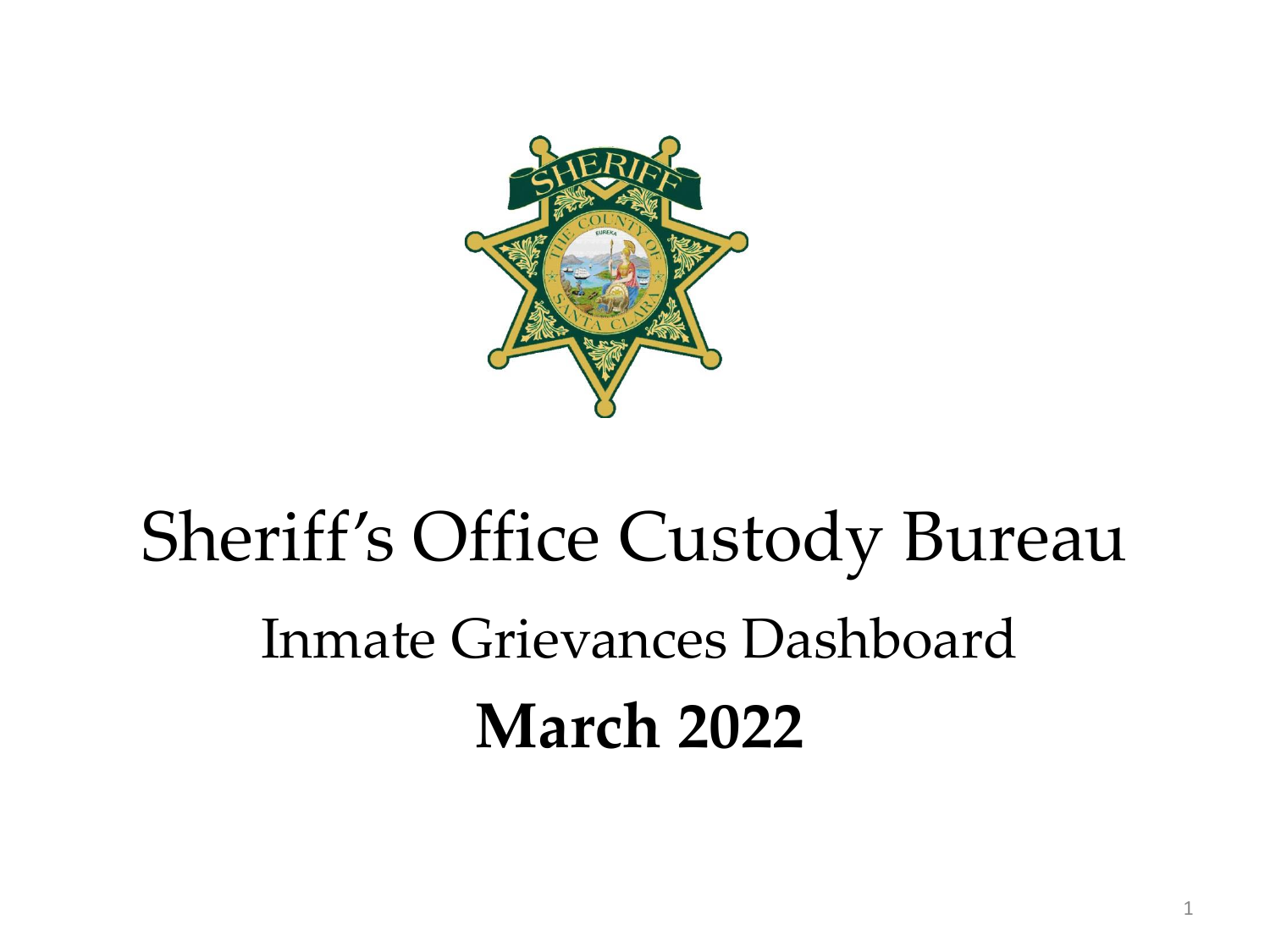- Executive Summary
	- The Grievance Unit Monthly Dashboard will include the following data:
		- Historical Grievance Volume
			- April 2021 through March 2022
		- Top Five Most Frequent Grievance Categories
			- March 2021 vs. March 2022
		- Average Monthly Grievances per Capita Main Jail
			- April 2021 through March 2022
		- Average Monthly Grievances per Capita Elmwood Men
			- April 2021 through March 2022
		- Average Monthly Grievances per Capita Elmwood Women
			- April 2021 through March 2022
		- Grievance Totals by Category and by Facility
			- March 2022
		- Category Frequency Rank
			- March 2022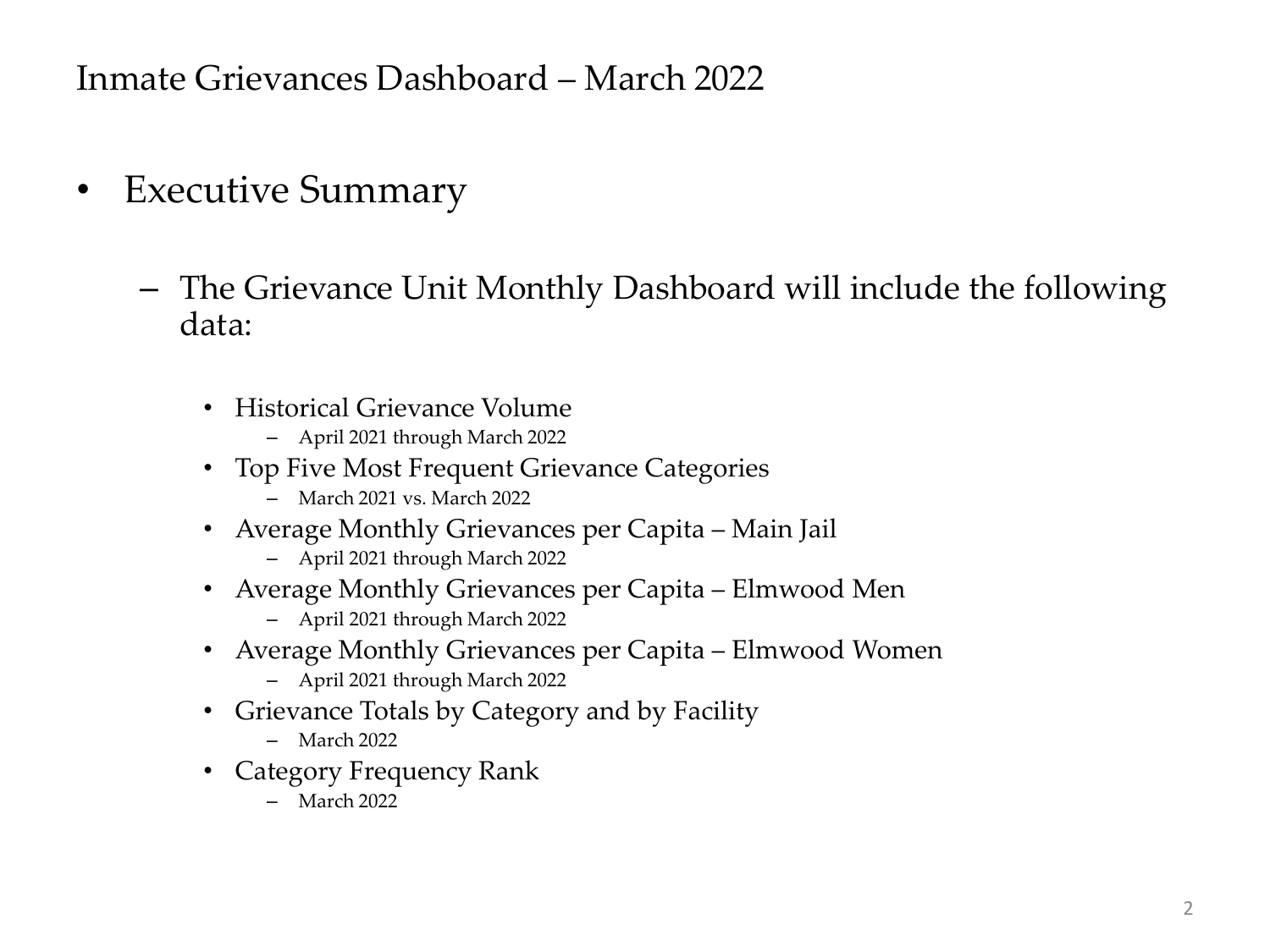1,200

Historical ACeS Grievance Volume Apr 2021 through Mar 2022



The data above compares the volume of monthly grievances for the last 12 months. For comparison, the data is separated by each of our three jail facilities: Main Jail North, Elmwood Men's Facility and Elmwood Women's Facility (CCW), and also by "Other - Out of Facility" areas. This refers to areas such as the Courts or Alternative Supervision programs.

The number of submitted grievances for March 2022 was relatively flat when compared to the previous month; five more grievances were submitted in February 2022. Individually, the Elmwood Men's facility increased by 17.3%, while the Elmwood Women's facility decreased by 20.8% and the Main Jail facility by 14.%.

An audit was conducted into the increase of grievances for the Elmwood Complex and revealed that multiple groups of inmates in various housing units submitted "mass grievances" regarding issues such as out of stock items from commissary or television repairs in their respective dorms. Often times, these "mass grievances" are copied word for word from one inmate to another and submitted all at once to garner the attention of administration for their review and action.

NOTE: "Inmate Requests" and "Positive Comments" have been subtracted from the overall monthly grievance totals for the last 12 months as they are not considered grievances.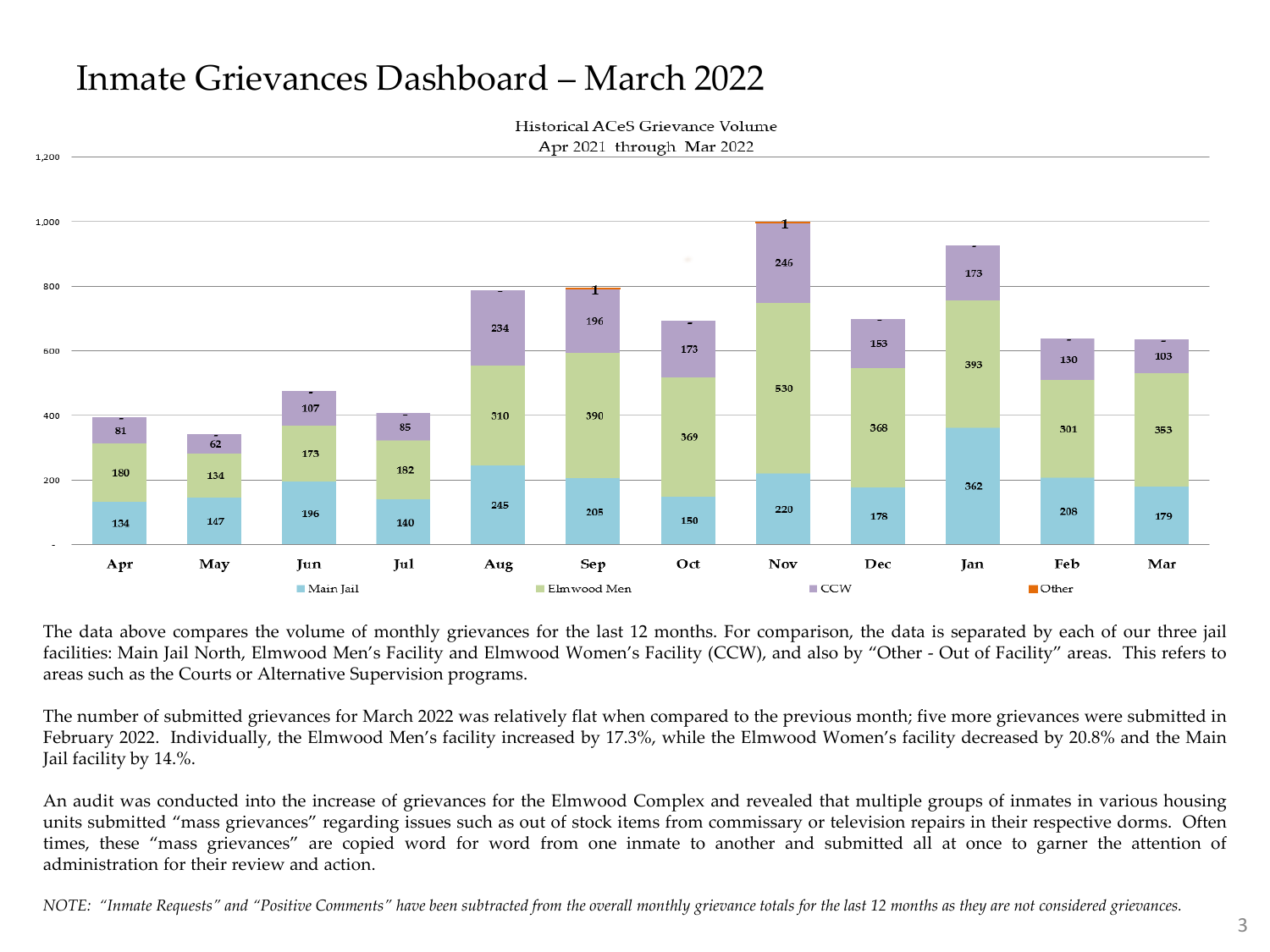

Top Five Most Frequent Grievance Categories Mar 2021 vs. Mar 2022

The data above compares the current month's Top Five Most Frequent Grievance Categories against the same month from a year ago.

The two Most Frequently Grieved Categories for the month of March were "Medical Services at #1, and "Commissary" at #2.

At the beginning of the month on March 1, 2022, there were 36 C19+ inmates in custody. Continued collaborative efforts were made by our Custody Health partners, the Classification Unit and each division throughout the Omicron surge. The facilities followed all COVID protocols consistent with the Public Health's orders. Although inconvenient to the inmate population, these preventative measures proved to be effective with only 2 C19+ inmates by the end of the month on March 31, 2022.

"Commissary" continues to be a highly grieved category especially with the supply chain issue that is affecting our vendor. Our vendor recently conducted a thorough review of their warehouse inventory and removed all products from the inmate tablet commissary list that did not have a projected fulfillment date from their suppliers. Our commissary vendor is diligently working with their suppliers and partners to substitute similar products that have been out of stock.

Last month, "Staff Conduct & Behavior" was the 3<sup>rd</sup> Most Frequently Grieved Category. An audit was performed and disclosed that a total of 10 inmates systemwide combined for over 50% of the grievance submissions for this category. A large majority of these grievances were deemed unfounded after thorough investigations were performed by various investigative units including, but not limited to Internal Affairs.

NOTE: The two categories, "Inmate Requests" and "Positive Comments," have been omitted because they are not considered inmate grievances.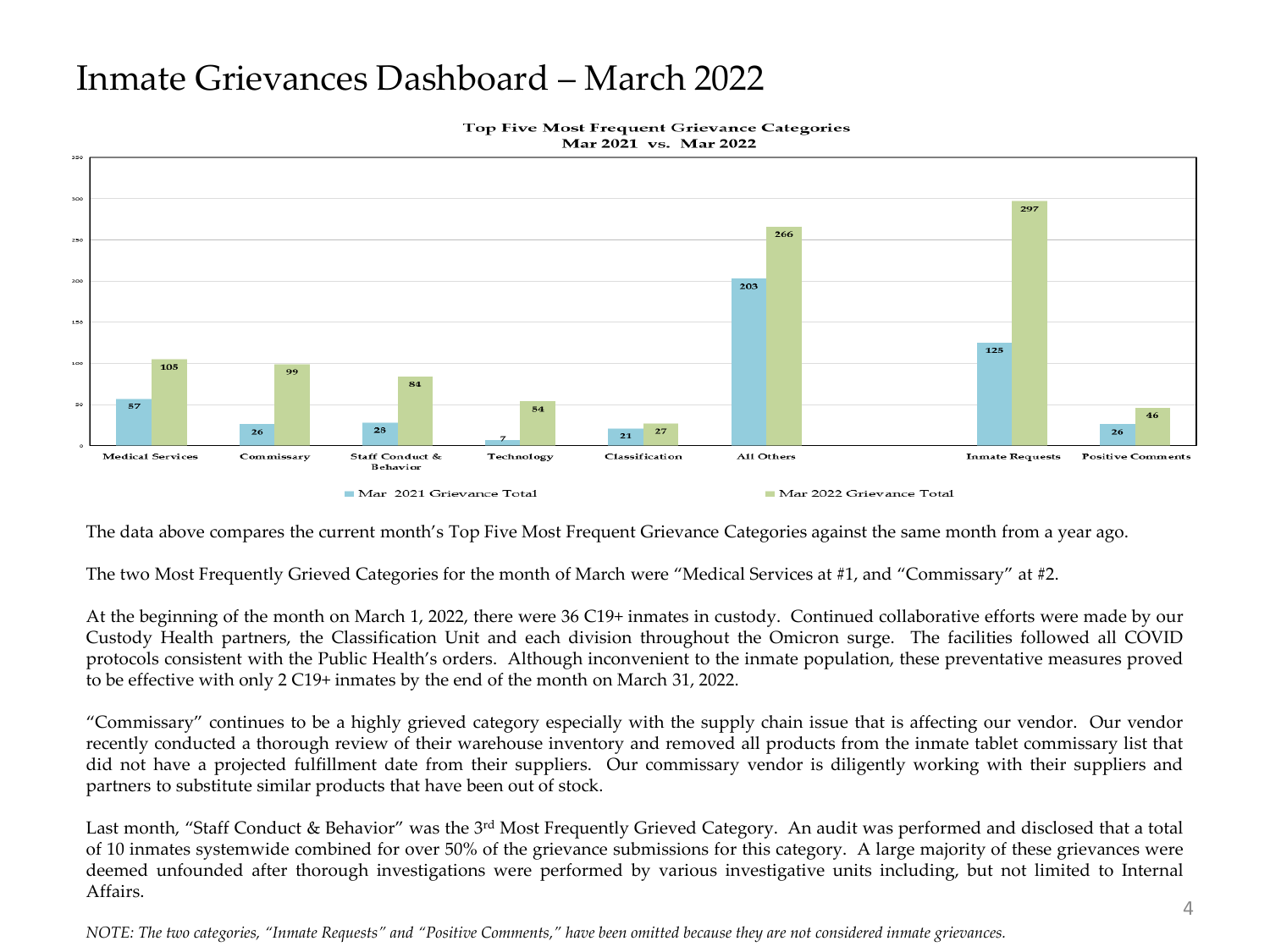Main Jail Total Grievances vs. Average Daily Population April '21 - March '22

Total Monthly Grievances Population by facility - Monthly % / Grievances



The data above compares the total inmate grievances submitted by month for the last 12 months at the Main Jail Facility.

In March 2022, there were 179 grievances submitted by Main Jail inmates with an average daily population of 696 inmates. This would equate to 0.26 grievances submitted per inmate in the month of March. In actuality, only 112 inmates from Main Jail submitted grievances in the month of March.

NOTE: The two categories, "Inmate Requests" and "Positive Comments," have been omitted because they are not considered inmate grievances.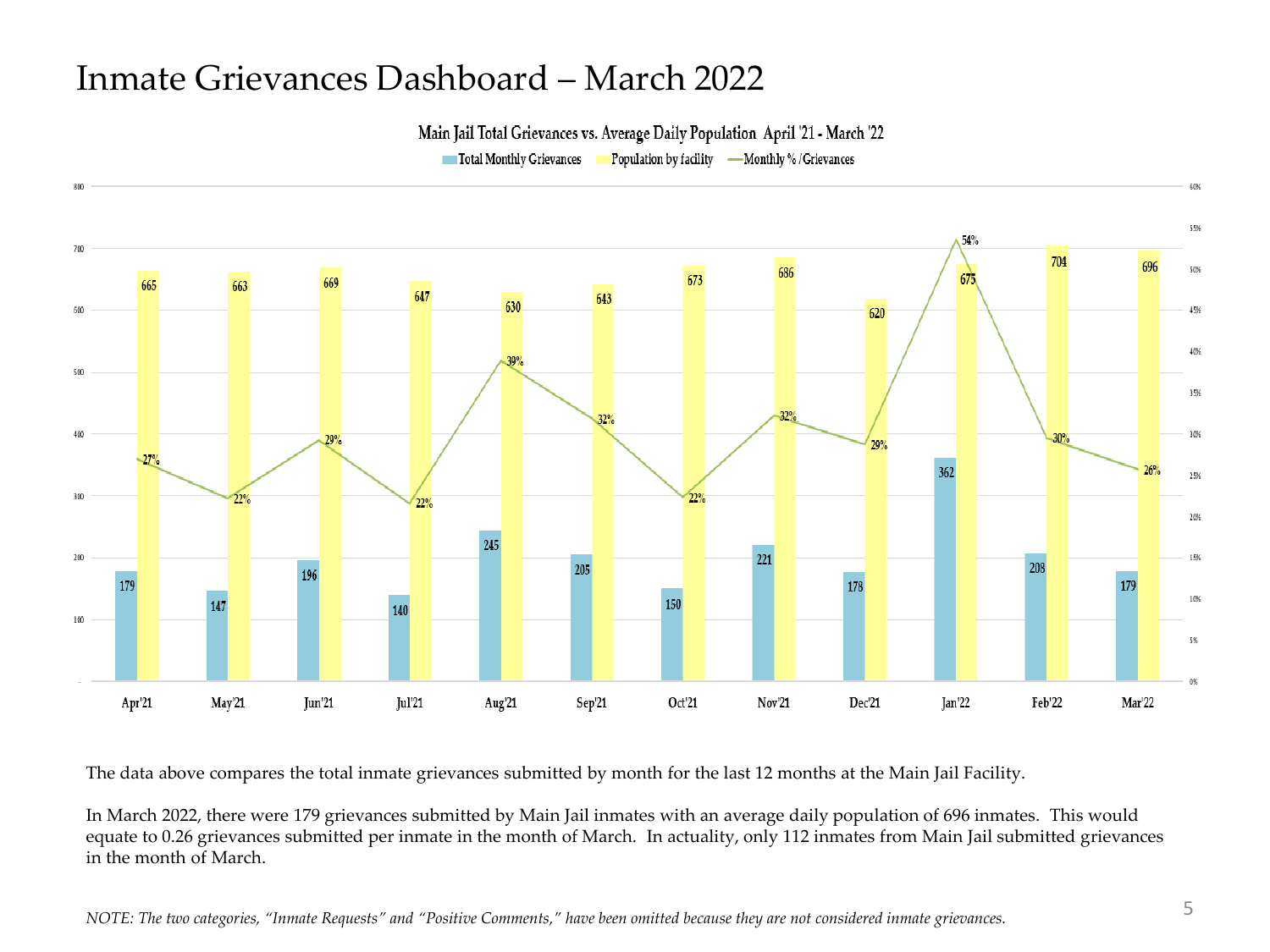Elmwood Men Total Grievances vs. Average Daily Population April '21 - March'22

Total Monthly Grievances

Population by facility -Monthly % / Grievances



The data above compares the total inmate grievances submitted by month for the last 12 months at the Elmwood Men's Facility.

In March 2022, there were 353 grievances submitted by the Elmwood Men inmates with an average daily population of 1,736 inmates. This would equate to 0.20 grievances submitted per inmate in the month of March. In actuality, only 314 inmates from Elmwood Men's submitted grievances for the month of March.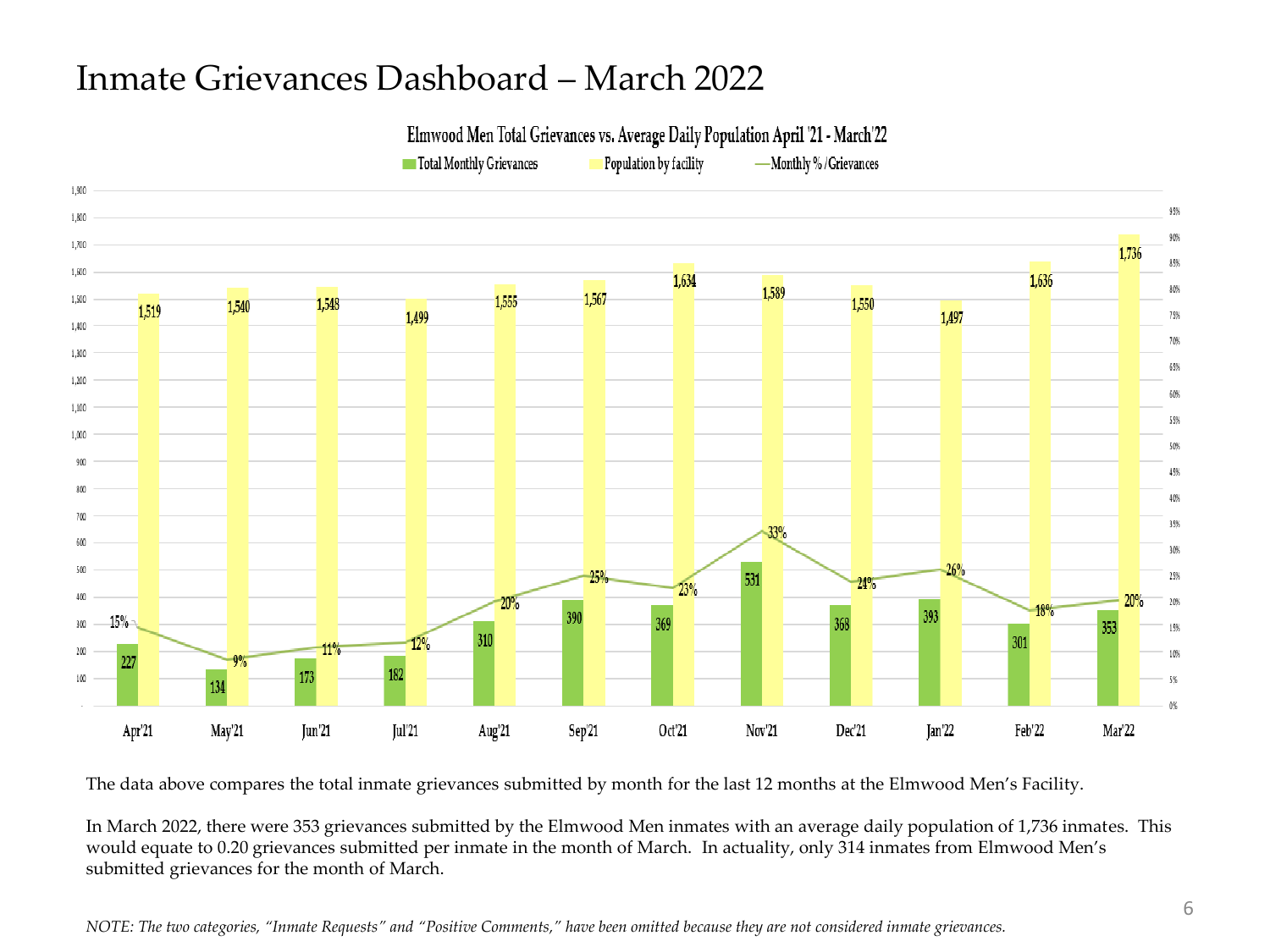Elmwood Women Facility Total Grievances vs. Average Daily Population April '21 - March'22



The data above compares the total inmate grievances submitted by month for the last 12 months at the Elmwood Women's Facility.

In March 2022, there were 103 grievances submitted by the Elmwood Women inmates with an average daily population of 199 inmates. This would equate to 0.52 grievances submitted per inmate in the month of March. In actuality, only 73 inmates from Elmwood Women's submitted grievances for the month of March.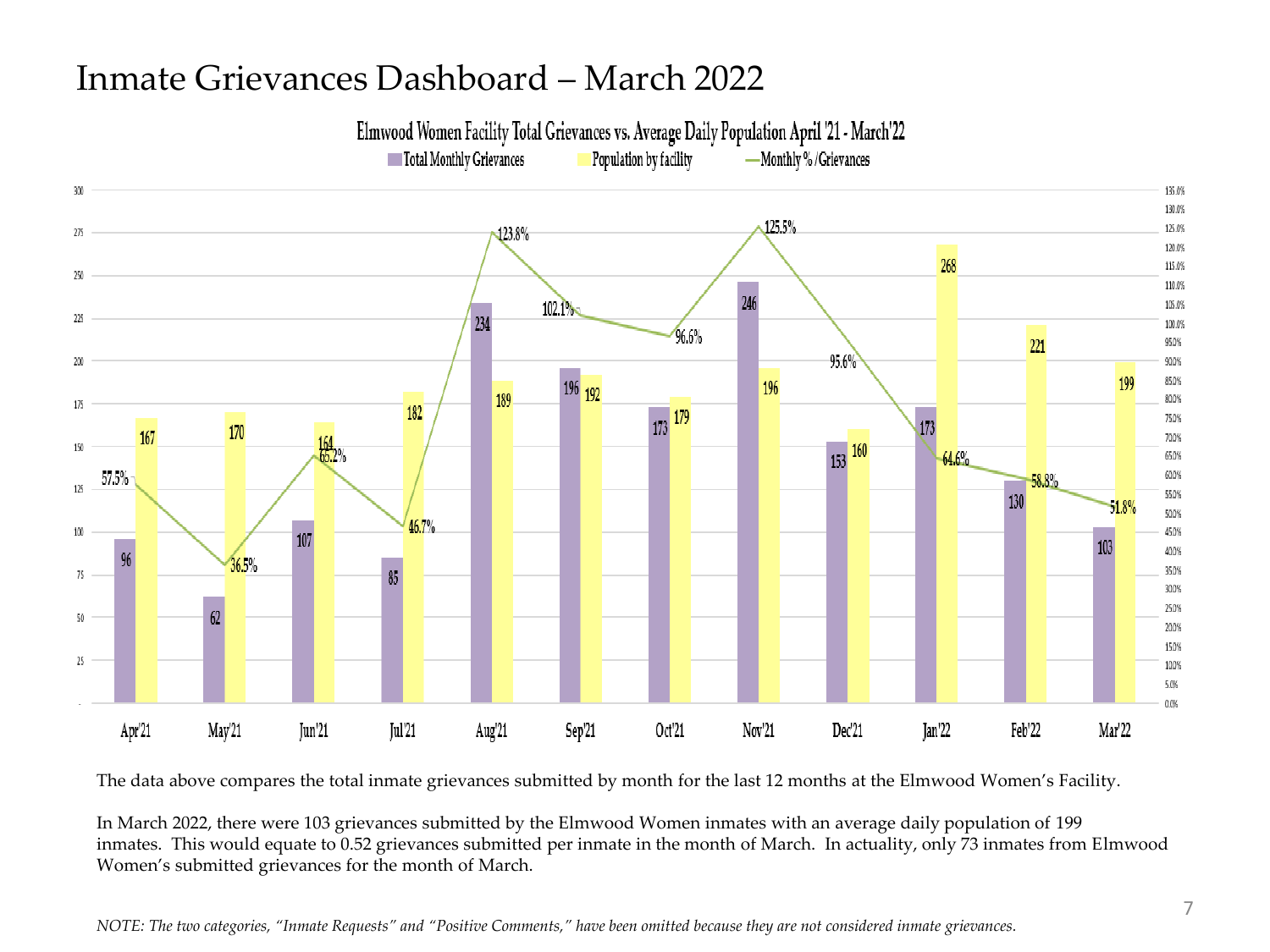

Mar 2022 Grievances 634 + 299 Inmate Requests + 46 Positive Comments



The above data shows all the inmate grievances submitted for the month of March 2022 by grievance category. The chart also depicts the number of inmate grievances by location; Main Jail North, Elmwood Men's, Elmwood Women's (CCW), and out-of-facility locations (such as Courts).

The Top 5 Most Frequent Grievance Categories accounted for 58% of all submitted grievances for March 2022. All other categories sum up the remaining balance or 42% of all grievances for the month of March. The "Jail Crimes" and "Infraction/Disciplinary" categories did not receive any grievances last month.

*NOTE: The two categories, "Inmate Requests" and "Positive Comments," have been added to this report, but they are not considered true grievances.* 8